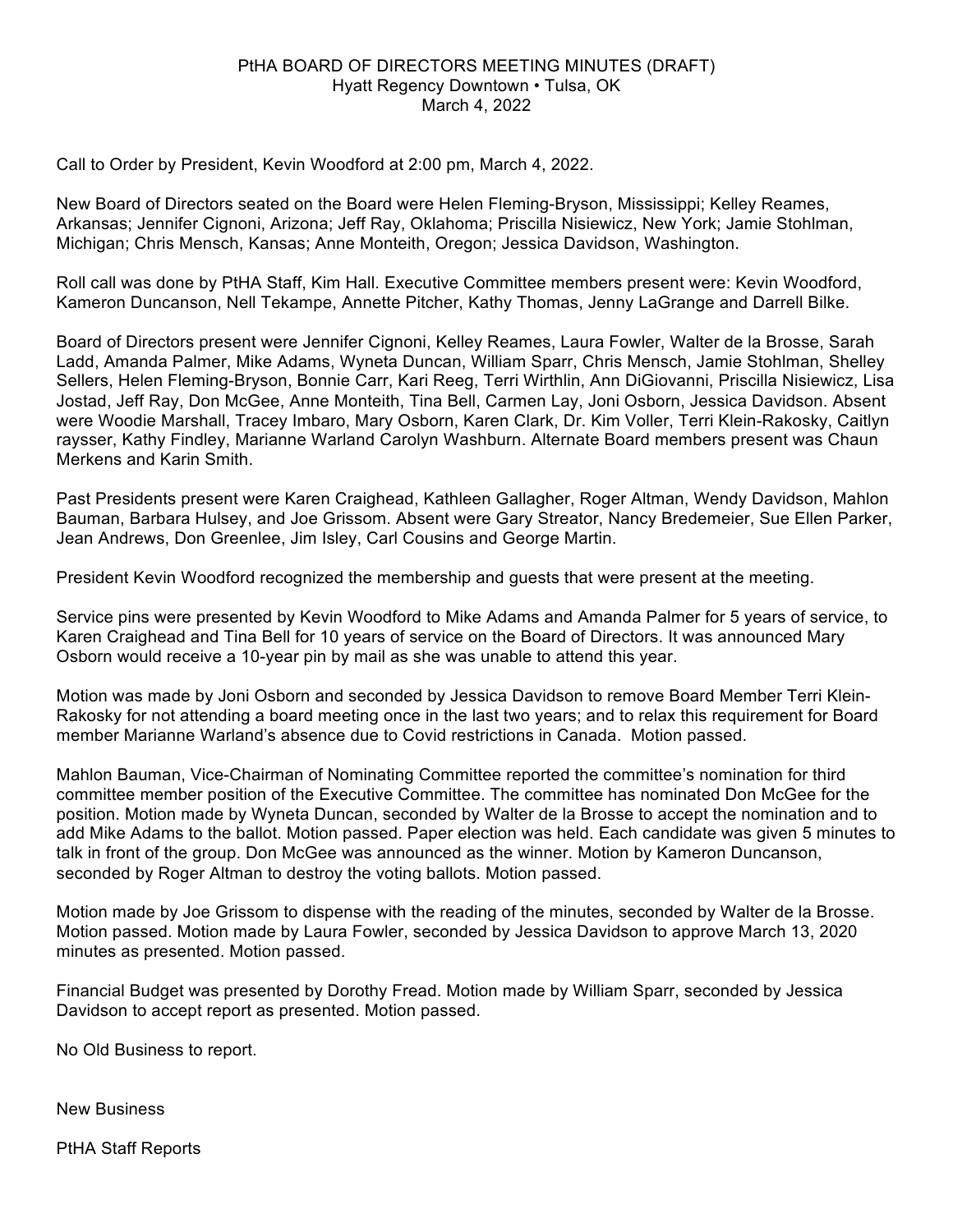• Accounting Department / Membership-Dorothy Fread reviewed the membership numbers.

• International/Amateur/Registration Department – Emily Wolf reviewed the new measurement procedures, there will only be annual cards starting in 2022. Past permanent cards will be accepted. The PtHA has been having measurement seminars to certify the measurer and the sticks being used. We are also working on putting together a video for the measurement seminar so others can be certified virtually.

• Magazine/Marketing/Media/Youth/Partners – Merain Barnes reviewed all of the social media statistics. All numbers are up. She reviewed our current partners, and announced our newest partner is Equine Discounts which includes discounts from John Deere, Big Ass Fans, Sherwin Williams, Office Depot and Farmers Insurance.

 • Performance/Show Department – Kim Hall reviewed the Pinto World Championship and Color Breed Congress numbers.

• Judges Committee – Kim Hall reported they had 21 applications in 2020, 6 were chosen to attend 2021 CBC, which was canceled. We had 7 that applied in 2021, all 7 were asked to attend the testing process in 2022. We had 8 that passed and have received their PtHA Judge cards.

• IT Department – Kim Hall reported a new IP Phone system has been purchased and put into place. The IT staff is beginning to purchase new computers and software to update our current system. This process should take about 18 months.

Motion made by Laura Fowler, seconded by Jenny LaGrange, to accept staff reports, motion passed.

Pinto Heritage Foundation Report – Darrell Bilke gave a report of all the different scholarships that are funded through the Foundation. There are 2 new scholarship funds set up: Jim Havelhurst and Chris Theiler. He everyone to make a donation at the banquet tonight.

Long Range Planning recommendations that were forwarded to the Executive Committee presented by Mahlon Bauman. All recommendations were approved by the Executive Committee.

• Rule Change Proposals

Rule 2022-1 to change heights of miniatures was defeated in committee.

Rule 2022 –4 to allow adults to ride ponies was defeated in committee.

• Raise the NSF fee (checks and credit/debit cards) to \$50 – immediately

• Raise the following fees starting Jan. 1, 2023

**Registrations** 

6 – 12 months - \$45 Yearling - \$80 Undocumented - \$135 Field Representative - \$135 Duplicate Certificate - \$30 Judge Renewal - \$25 annually

- Charge 3% for each credit card transaction, starting immediately
- Have President appoint an On the Trail Committee, to look into doing a PtHA Trail Ride
- Go forward with working on a Destination Long Ear show on recommendation of Don McGee
- Consider having the Executive Committee meetings by Zoom this year, instead of a phone conference Motion made by Tina Bell, seconded by Kathleen Gallagher to accept the Foundation report. Motion passed.

Future Convention Dates: March 16 – March 18, 2023, Tulsa, Oklahoma

Future World Show Dates:

June 13 - 25, 2022, Tulsa, OK – Judging Contest June 12, 2022

June 12 – 24, 2023, Tulsa, OK – Judging Contest June 11, 2023